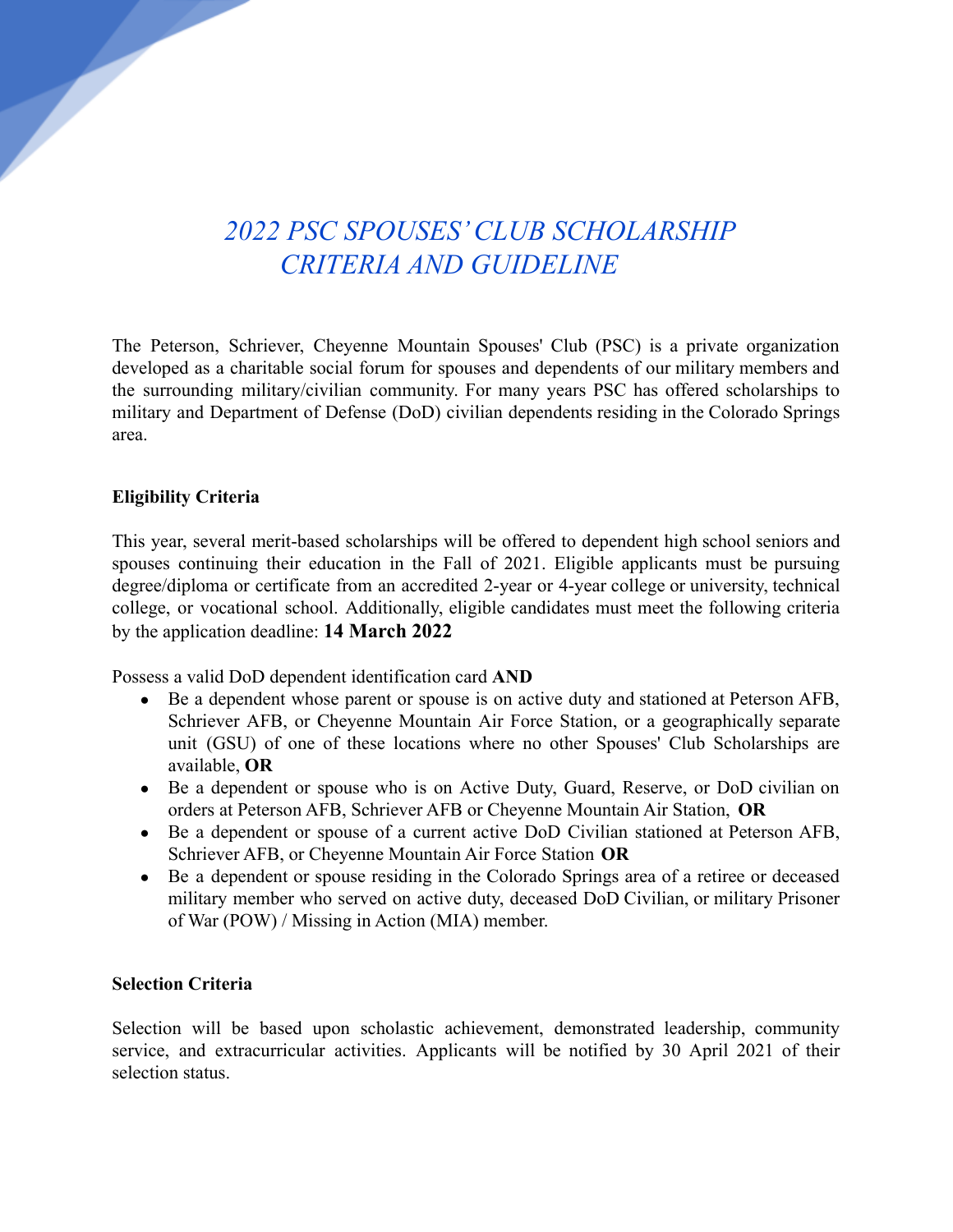warded to any applicant only *ONCE* and must be used or refused by December *rho* receive an appointment to a military academy are ineligible to receive a

Scholarship. If a selectee cannot accept the scholarship, the award will be given to an alternate selectee in order of merit.

Scholarship awards may be used for tuition, books, housing, and any other student related fees. Scholarships will be presented in person to the selectee at the PSC Scholarship Award Reception held in late Spring 2022.

Once enrollment has been verified at the school listed, the Welfare Treasurer will send a check directly to the institution's financial aid office.

*The PSC reserves the right to increase, decrease or withdraw any or all funds due to unforeseen circumstances.*

## **Submission Guidelines**

Incomplete or late applications will *not* be considered.

An e-mail will be sent to the applicant upon receiving the application to ensure correct e-mail address has been included in the information portion and to notify the applicant the application has been received, complete or incomplete. If you do not receive an e-mail one (1) week after mailing, please contact the Scholarship Chair at the address below.

Applications must be postmarked by **14 March 2022.**

Complete applications **must** include the following:

- A complete and signed application to include responses and essay.
- Two letters of Recommendation with contact information (high school seniors, one must be from a teacher/counselor).
- Please **do not** staple anything together.
- High school seniors include an official GED, or academic transcript in sealed transcript envelope.